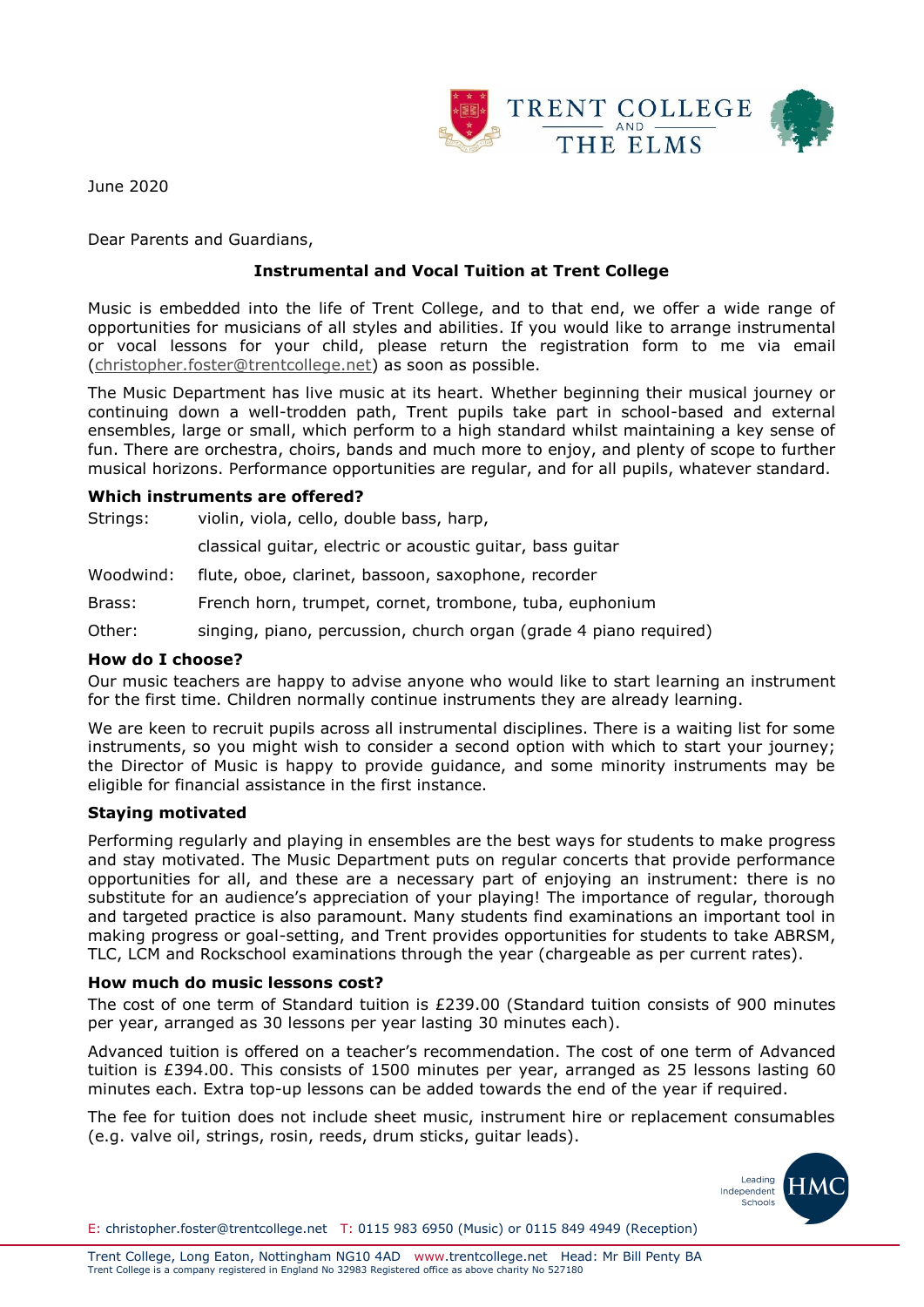### **When does music tuition happen?**

Lessons take place throughout the day, across other lessons or activities, on a rotation basis to minimise disruption to learning. Students in Years 11 – 13 have fixed lesson times to avoid academic lessons in examination subjects; this is not possible for other year groups. Students are expected to liaise with their academic teachers to ask permission to miss their lesson **at least 24 hours** in advance of the music lesson. Lesson timetables are published well in advance, so there should be no excuse for unavoidable clashes with good planning and organisation.

### **Obtaining instruments and insuring them**

We have some of our own instruments available for hire (see attached form). Many music shops offer a hire-purchase scheme where hire payments contribute to the purchase cost if you later decide to buy.

Instruments should be insured: the Music School has plenty of storage but we cannot accept any responsibility for loss or damage occurring at Trent. Similarly, any accessories such as guitar leads and drum sticks should be stored securely – they are left at the owner's risk.

### **Missed lessons**

If students miss music lessons without good reason and notice (at least 24 hours), we will email home to let you know. For all pupils, including those in receipt of a Scholarship or Exhibition, the lesson will be charged at the full price, since the teacher's time cannot be rescheduled at short notice.

If a student misses more than one lesson in a term, an email is sent to parents explaining this, and the student's tutor will be informed. If a student misses multiple lessons in one term, they will be asked to discuss their attendance with the Director of Music. We reserve the right to give a full term's notice that the tuition will cease (although this can be reversed if things dramatically improve).

If a teacher misses a lesson for any reason, the lesson will be credited or rearranged.

### **Stopping lessons**

A full term's written notice is required in writing to the Director of Music. The deadline for that term's notice is always 6.00pm on the Friday of the first full week of the term.

# **COVID-19**

The department hopes that our ensemble provision and the teaching of one-to-one lessons will be able to resume as normal in September. Planning is however in place for alternative scenarios; do contact the Director of Music should you have any questions about these arrangements.

Please remember to return the form as soon as you can if you would like to arrange tuition. Should you have any further questions, please contact the Director of Music by email.

Yours faithfully

NO

Mr Christopher Foster Director of Music

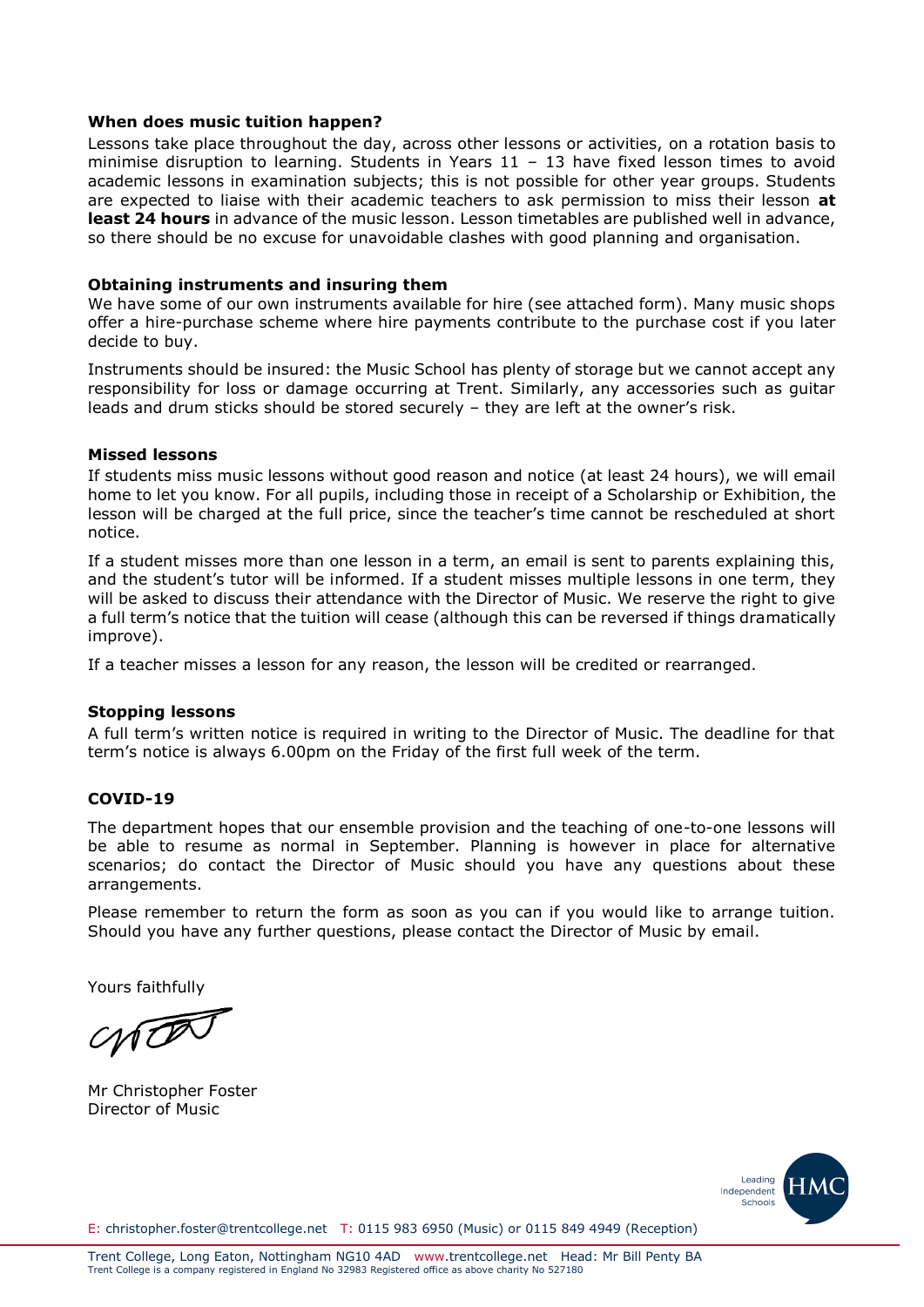

#### **Music Lesson Registration Form**

#### *Completing this form commits your child to at least one term of music tuition.*

| Pupil Full Name                                         |  |                                                                                                                                        | Date of Birth |  |
|---------------------------------------------------------|--|----------------------------------------------------------------------------------------------------------------------------------------|---------------|--|
| Please provide tuition on the<br>following instruments: |  | Playing experience, including any examinations taken<br>(grade and mark), membership of ensembles, previous<br>teacher (if applicable) |               |  |
| 1.                                                      |  |                                                                                                                                        |               |  |
| 2.                                                      |  |                                                                                                                                        |               |  |
| 3.                                                      |  |                                                                                                                                        |               |  |

#### Terms & Conditions:

- I will encourage my child to practise and to make progress.
- I will support my child's selection for and membership of at least one school ensemble.
- I understand that I will be charged for any lessons that my child fails to attend without good cause and sufficient notice (usually by the previous week's lesson at the latest).
- I will give written notice if I wish to stop the music lessons. I will supply this by the end of the first full week of a term to cease at the end of that term. After the end of the first full week of a term, the earliest lessons could stop would be at the end of the following term.
- I accept that Trent College may give notice to stop tuition if a pupil demonstrates insufficient commitment. This will be based on the opinion of the Director of Music, following a warning and the opportunity to improve.
- I accept that this document forms a contract. The terms and conditions may be amended at any time, but you will be notified of any changes.

I have read, understood and agree to the terms and conditions above

| Signature of Parent or Guardian:  |  |
|-----------------------------------|--|
| Print name of Parent or Guardian: |  |
| Date:                             |  |

# Please return this form electronically **as soon as possible** to

### christopher.foster@trentcollege.net